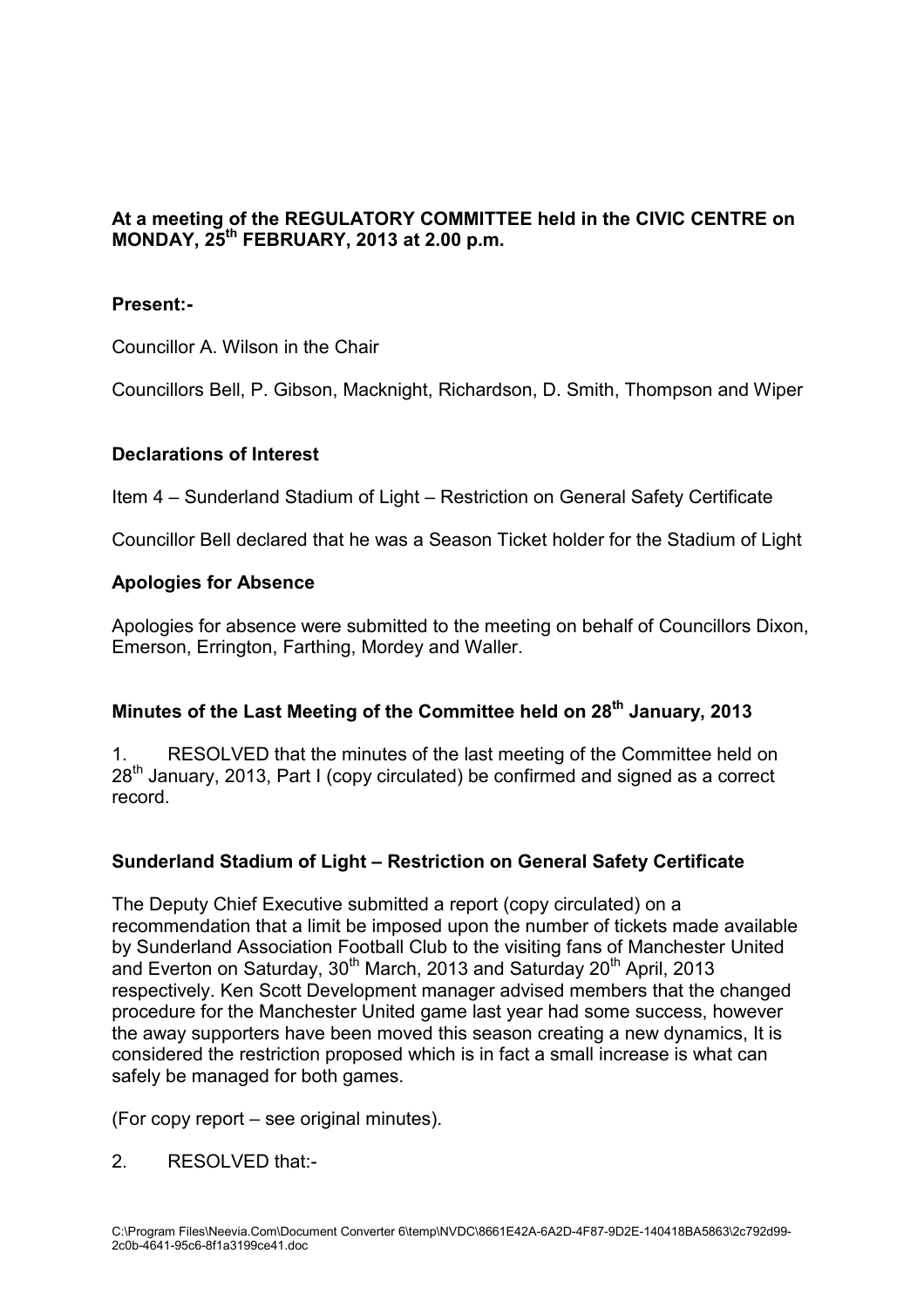- a. Approval be given to the setting of a limit of 2379 visiting fans for the fixture with Manchester United on Saturday 30<sup>th</sup> March, 2013 and 2649 visiting fans for the fixture with Everton on Saturday  $30<sup>th</sup>$  March, 2013 on the grounds of authorising the Club to take all necessary precautions for the reasonable safety of spectators at these games as per Condition 4.
- b. The Deputy Chief Executive be authorised to follow such procedure and issue such notice needed to obtain compliance with the proposed restriction.

#### **Local Government (Miscellaneous Provisions) Act 1976 – The Licensing of Hackney Carriage and Private Hire Vehicles – Raising Awareness of Age Policy**

The Deputy Chief Executive submitted a report (copy circulated) which sought the Committee's agreement with regard to the provision of additional information about the Council's Age Policy relating to the licensing of Hackney Carriages and Private Hire Vehicles.

(For copy report – see original minutes)

Tom Terrett, Trading Standards and Licensing Manager, presented the report and advised that appended to the reports were drafts of what the new forms could look like with information detailing the age policy being set out clearly at the start of the forms.

Councillor P. Gibson commented that he felt that the proposed documents were excellent and would help to address Members concerns over vehicle history. He asked whether any consultation with the trade had been carried out. Mr Terrett advised that this meeting was the first time anyone had been provided with the draft documents. There was no requirement for consultation with the trade due to it not being a change in policy. There were regular meetings with the drivers associations and they would be informed of the changes.

3. RESOLVED that the proposed methods for providing additional information to licensees in relation to the Council's Age Policy for vehicles be agreed.

## **Local Government (Access to Information) (Variation) Order 2006**

4. RESOLVED that, in accordance with Section 100A(4) of the Local Government Act 1972, the public be excluded during consideration of the remaining business as it was considered likely to include the disclosure of exempt information relating to an individual and the financial or business affairs of a particular person (including the Authority holding that information). (Local Government Act 1972, Schedule 12A, Part I, Paragraphs 1 and 3).

(Signed) A. WILSON,